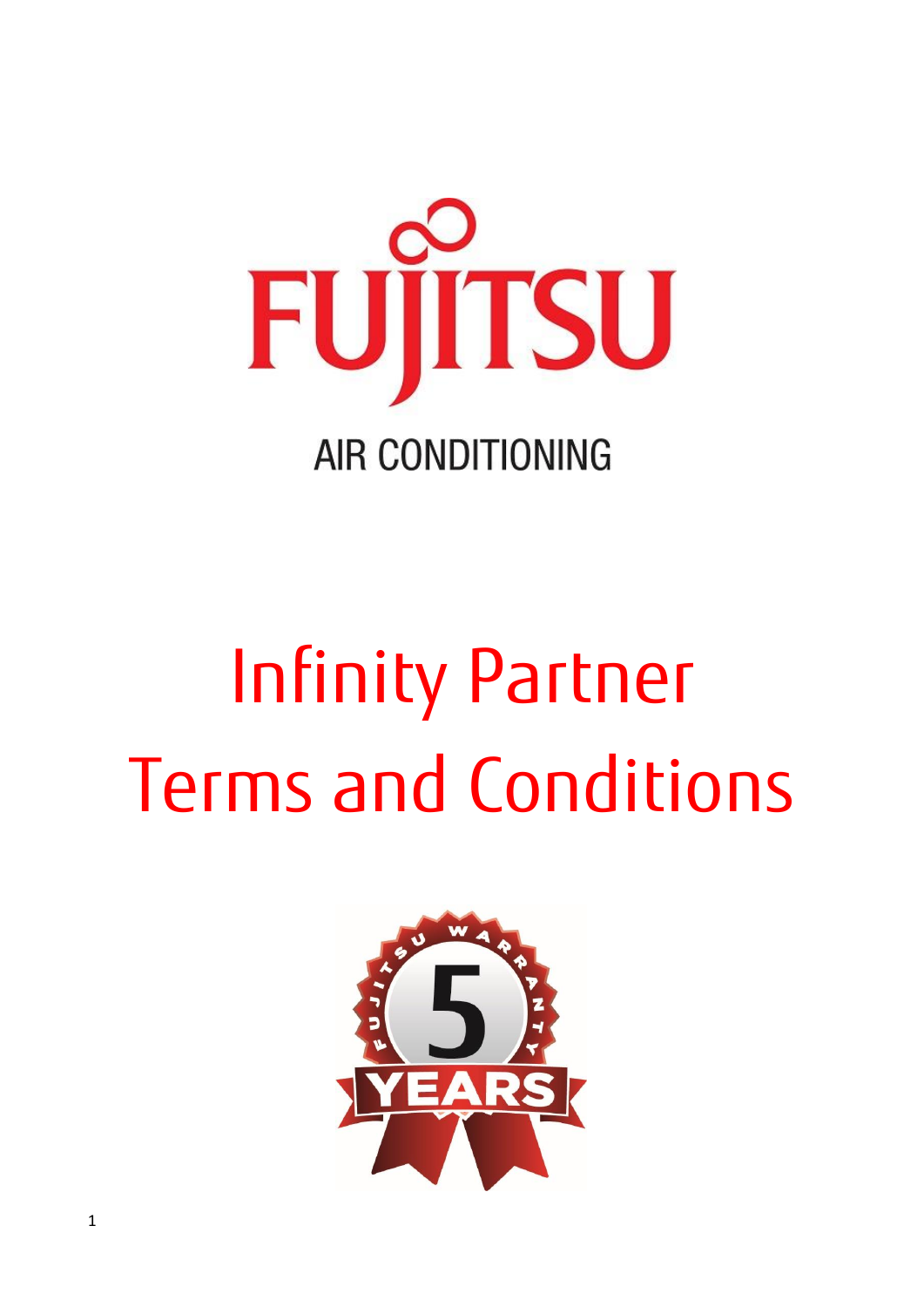#### **Terms and Conditions**

These terms apply to the Infinity Partner (the Scheme) and govern the relationship between us (Fujitsu General Air Conditioning (UK) Ltd) and you. Your application to join the Scheme and any ongoing participation in the Scheme shall constitute your acceptance of these terms.

#### **Changes to these terms**

We may revise these terms at any time by amending the documents on our Webpage. Please check this page from time to time to take notice of any changes we have made, as they are binding on you. Fujitsu also reserves the right to offer bonuses or special offers on certain products as selected by us from time to time and at our sole discretion.

# **Eligibility**

You may apply to become a Member by completing and signing the application form at the end of these terms and conditions and returning to the Administrator at the address shown.

You will only be eligible to become a Member if:

- You are an individual aged 18 years or over;
- You are employed or act as an officer or agent for an Authorised Business;
- You are expressly authorised to act on behalf of an Authorised Business by an individual with sufficient authority to bind that Authorised Business (for which we may request written confirmation from time to time).
- Any current employees of your business have attended at least 1 annual training course in the last rolling 12 months period, including at least one course related to Installation, Commissioning or Service of our product.
- Alternatively, you may also be eligible if your business has current employees booked to attend a course within the next 12 months
- You supply us with a valid email contact for us to use to contact you regarding the scheme
- You supply an FGAS Certificate certifying your company to work on Fluorinated Gas related equipment
- You are already a member of our rewards scheme (Comfort Club)
- Have completed a registration form for the INFINITY PARTNER scheme and returned this to our administrator

At our absolute discretion, and provided you meet the eligibility criteria set out above, we may admit you as a Member of the Scheme. You will receive confirmation, or not, of your membership on the scheme from either the Distributors you have chosen or our administrator.

#### **Accounts**

- Once you have been admitted as a Member, we will open an Account for you.
- You must nominate up to 3 Distributors to be associated with for each Account in your name.
- You may have a direct account with us in addition to the nominated distributors
- Accounts cannot be transferred to any other legal entity regardless of whom ownership of the new entity is conferred to
- Membership will start from the first day of the month our administrator receives a completed form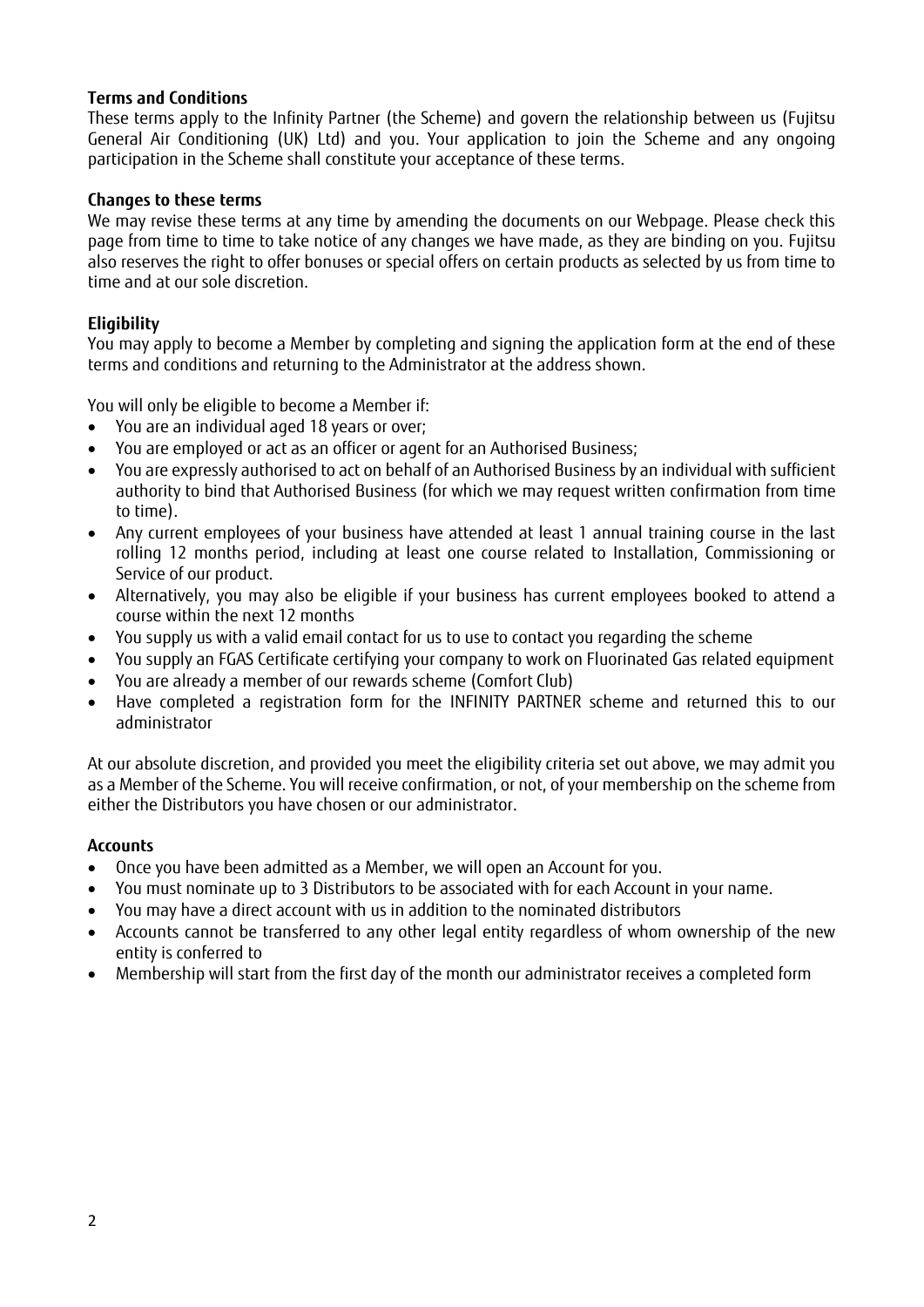# **Membership Conditions**

It is a condition of your Membership Level that During each Qualifying Year you (or one or more individuals employed by the Authorised Business you represent);

• Attend 2 annual training sessions per year with Fujitsu course related to Installation, Commissioning or Service of our product

We may at our absolute discretion vary membership requirements in a Qualifying Year for any reason.

If you do not have any engineers and only install FGAS via a third-party contractor, you agree, in order to maintain your extended warranty to only use a contractor registered on our Approved Contractor Scheme

#### **Benefits**

- 1. Fujitsu will provide members with an additional 2 years warranty whenever the Authorised Business you represent purchases Qualifying Equipment from a Nominated Distributor or ourselves direct.
- 2. When you spend more than £50,000 within a Qualifying year on Qualifying Fujitsu product you will also be provided access to the **Fujitsu Store**. Fujitsu will give you 1% of your total spend to be used to purchase personalised and Fujitsu branded merchandise. We are providing a website showing a catalogue of items for you to purchase from to which we will provide a login via our administrator

We may from time to time offer promotions or additional benefits as part of this scheme

Fujitsu reserves the right to change both the benefits offered from time to time, as well as the criteria for claiming rewards at our sole discretion. It is the responsibility of the members to check terms and conditions regularly to ensure they are aware of any changes made.

Fujitsu General Air Conditioning Ltd reserves the right to;

- Alter the products included or excluded from the Scheme
- To alter activities on which the Fujitsu Store may be redeemed
- To alter the amount or frequency of purchases required to earn Fujitsu Store
- Alter the calculations of Fujitsu Store per purchase frequency and/or purchase value/quantity.

# **Fujitsu Store**

All members of the scheme agree;

- To use the Fujitsu Store for their own company private use and not to use it for any commercial purpose or to distribute it
- Not to use the Fujitsu Store for any fraudulent, criminal or unlawful purpose
- Not to infringe either Fujitsu's or any other person's intellectual property rights, including but not limited to copyright, and not to delete or amend any copyright or other proprietary notices
- Not to use the Fujitsu Store in any way that Fujitsu, considers objectionable, damaging to its brand or reputation, or that we otherwise find unacceptable.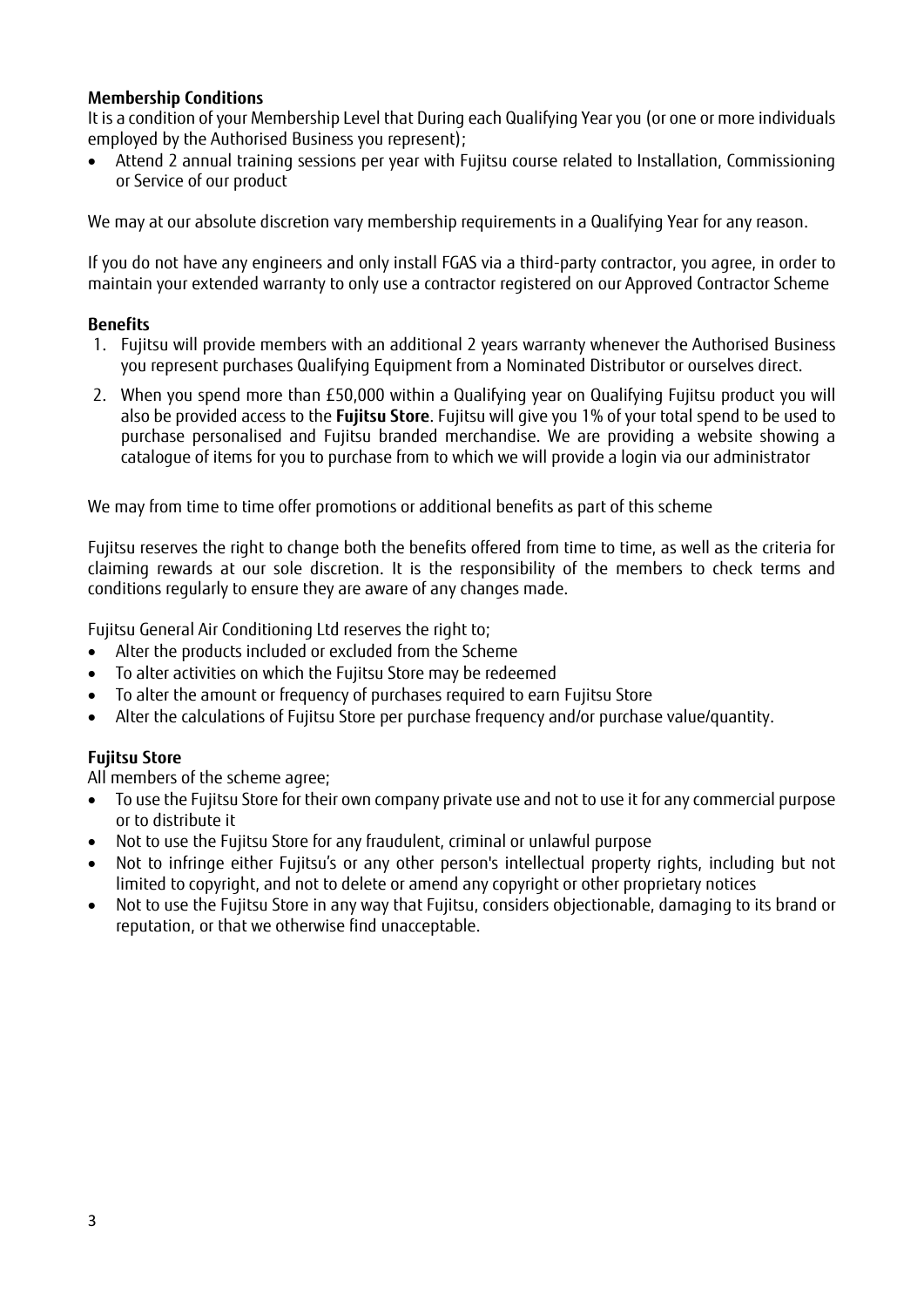# **Fujitsu's liability**;

- Under or in connection with the scheme or these terms and conditions shall be limited to the value of Fujitsu Store
- Fujitsu does not accept responsibility or liability for any event which may cause the scheme to be disrupted or otherwise unavailable
- In the event that we suspend, cancel or amend the Scheme or terminate your Membership we may at our discretion determine that any warranties accumulated to your Account will no longer be valid and that we shall not be liable to provide you with any further Benefits (whether such Benefits were requested by you prior to the Termination Event or otherwise).
- Fujitsu will allocate the Fujitsu Store based on purchases from either ourselves or one of our approved distributors.
- Fujitsu does not accept responsibility or liability for any incorrect information sent to us via one of our distributors.
- Insofar as is permitted by law, we, or one of our Distributors will not in any circumstances be responsible or liable to compensate you or accept any liability for any loss, damage, personal injury or death occurring as a result of your participation in the Scheme except where it is caused by our negligence or the negligence of our agents or Distributors or that of their employees.

Fujitsu, or our Distributors will not in any circumstances be responsible or liable to compensate you for the below reasons arising as a consequence of your participation in the Scheme.:

- Loss of profits, sales, business, or revenue
- Business interruption
- Loss of anticipated savings, business opportunity, goodwill or reputation
- Any indirect or consequential loss or damage

Nothing in these terms excludes or limits our liability for death or personal injury arising from our negligence, or our fraud or fraudulent misrepresentation, or any other liability that cannot be excluded or limited by English law.

#### **Tax Liabilities**

- Your tax liabilities may vary according to your circumstances and we strongly recommend that you discuss such liabilities with an accountant or tax advisor before you participate in the Scheme.
- The Benefits you receive on behalf of the Authorised Business you represent; may incur tax liabilities (including but not limited to income tax, National Insurance and social security contribution liabilities). You acknowledge that any tax liability incurred in respect of benefits received by you shall be your responsibility. You agree to indemnify us against all reasonable costs, expenses and any penalty, fine or interest incurred or payable by us in connection with or in consequence of any such liability, deduction, contribution, assessment or claim.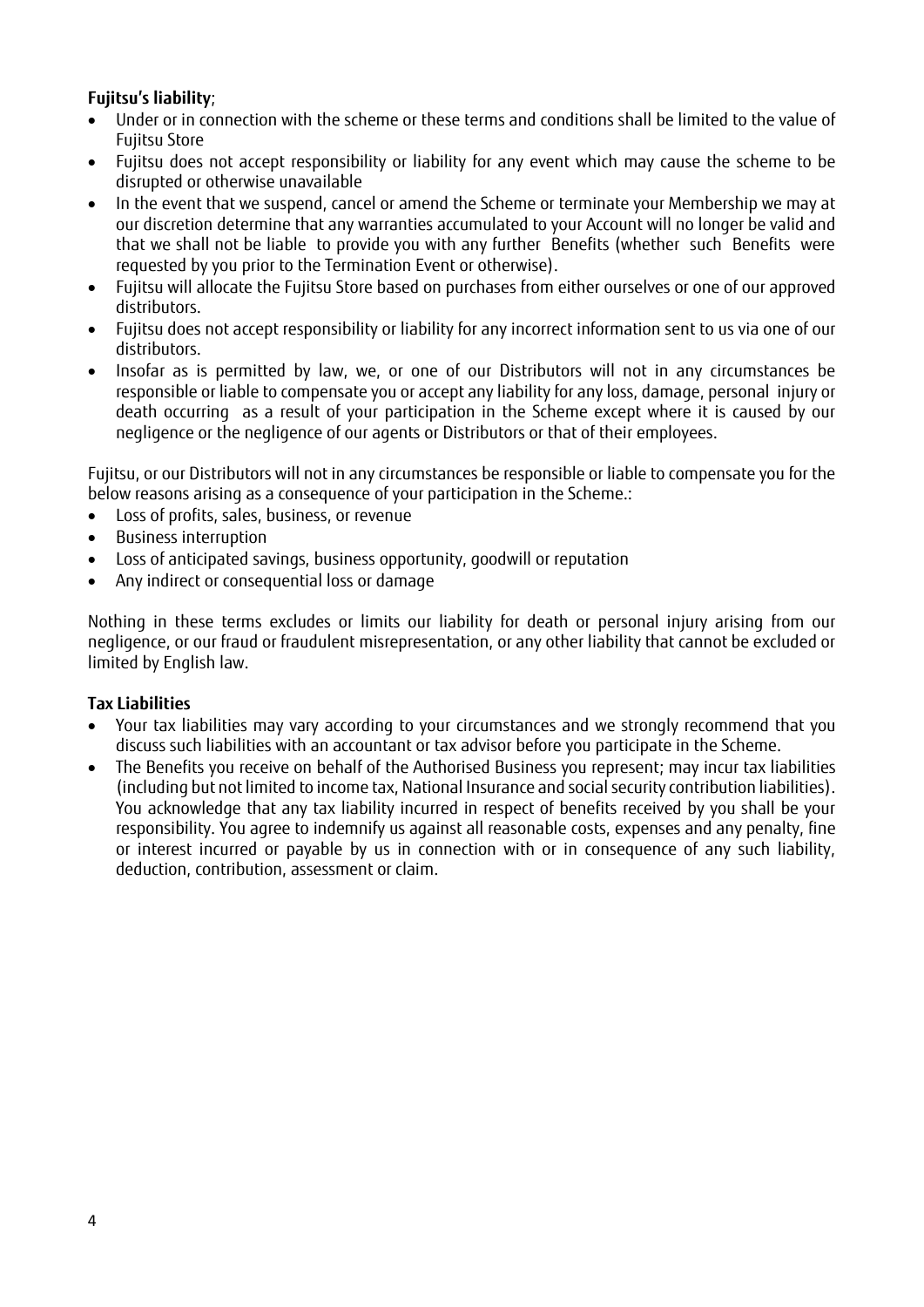# **Authorisation**

- We are committed to transparency and complying with all applicable laws, statutes, regulations, and codes relating to anti-bribery and anti-corruption including but not limited to the Bribery Act 2010 (Relevant Requirements).
- You agree that you will immediately terminate your Membership of the Scheme or refuse to receive any Benefits if doing so may be considered a breach by either you or us of the Relevant Requirements. You may terminate your Membership at any time by writing to our Administrator.
- You must not become a Member of the Scheme or receive any Benefits without the express authorisation of an individual with sufficient authority to bind the Authorised Business you represent.
- You must notify the Authorised Business you represent of any and all Benefits you receive under the Scheme.
- From time to time we may request written confirmation of your ongoing authorisation to be a Member of the Scheme and to receive Benefits. Such authorisation must be from an individual engaged by the Authorised Business you represent who has sufficient authority to bind that Authorised Business. You shall supply such written confirmation with 14 days of any such request.
- You agree to us directly contacting the Authorised Business you represent at any time during your Membership of the Scheme to confirm your authority to receive any Benefit or to continue your Membership.

# **Data Protection**

- By becoming a Member of the Scheme, you consent to us collecting and processing the personal information you provide to us when you apply for membership and in respect of information we request during your Membership. The information you give us may include job role and position within your Authorised Business.
- We use the information provided by you to administer the Scheme, adhere to our obligations under these terms and so that we, either directly or through our Distributors, may write to you to inform you of changes to the scheme. You consent to such receiving communications from us or our Distributors using any contact details you have provided to us or in the public domain should the information you provided at registration become invalid
- Unfortunately, the transmission of any information you provide via the internet is not completely secure. Although we will do our best to protect your personal data, we cannot guarantee the security of your data which is transmitted to our website; and any such transmission is undertaken at your own risk. Once we have received your information, we will use strict procedures and security features to try to prevent unauthorised access.

# **Trademarks & Copyright**

The brand names, product names, service names, designs, text and graphics, displayed on our website and in any material supplied to you in conjunction with the Scheme are trademarks, trade names, service marks or copyrights of their respective holders. No permission is given by us for their use by any person other than the said holders and such use may constitute an infringement of the holders' rights.

# **General**

- If there is any reason to believe that there has been a breach of these terms and conditions by you, we may, at our discretion, immediately exclude you from participating in the Scheme and terminate your Membership.
- We reserve the right to immediately suspend, cancel, or amend the Scheme without notice to you at any time at our discretion.
- These terms shall be governed by English law, and you and we submit to the exclusive jurisdiction of the courts of England and Wales.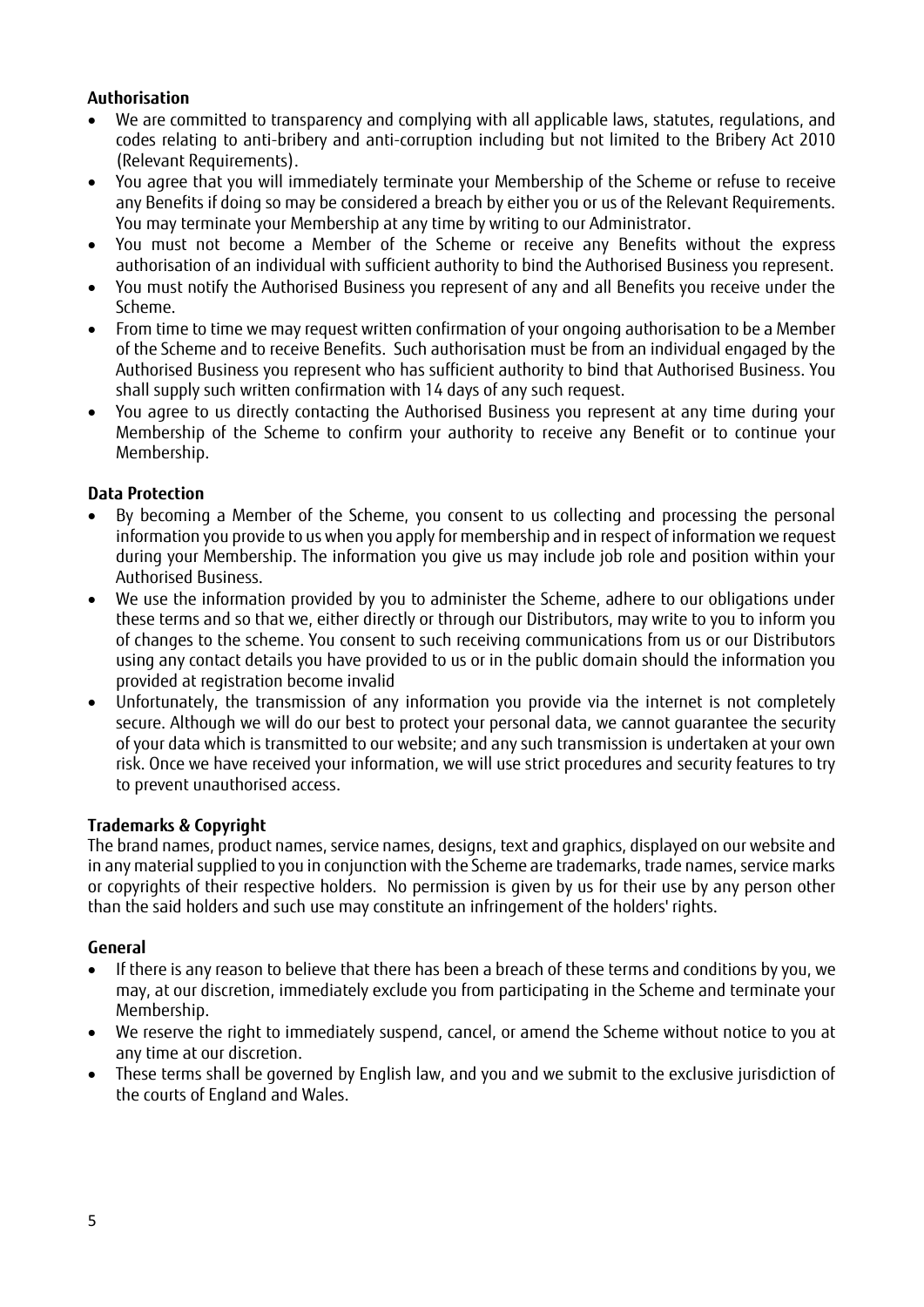# **Definitions and Interpretation**

The following definitions apply to these terms:

**Account:** Shall mean any account with us which records the start date of your extended warranty, training and site visits as well as any benefits you have accrued in respect of a Distributor on behalf of your Authorised Business.

**Authorised Business:** Shall mean any legal entity which has purchased Qualifying Equipment from Fujitsu or one of our Distributors.

**Benefits:** Shall mean the benefits in exchange for which Voucher Points may redeemed as further specified in the briefing document

**Briefing Document:** Shall mean the guideline document or documents provided to you by us from time to time setting out further details and requirements for you Membership of the Scheme.

**Claim Form:** Warranty or marketing catalogue claims form issued from time to time to you by us or a Distributor.

**Distributor:** Shall mean our authorised distributors of Qualifying Equipment as listed on our website from time to time.

**Chosen Distributor(s)**: Shall mean either us or the Distributor which you have chosen to be linked to an Account held by you.

**Mini VRF:** 12-15kW Compact Single VRF Outdoor Unit

**Midi VRF:** 22-50kW Side Discharge Compact Single Outdoor Unit

**Maxi VRF:** 22-150kW Top Discharge Modular Outdoor Unit

**Member:** Shall mean a member of the Scheme who is permitted to receive benefits behalf of an Authorised Business (and Membership shall be construed accordingly).

**Membership Level:** Shall mean the Scheme membership level of a Member during a Qualifying Year.

**Qualifying Equipment:** Shall mean any products purchased from a Distributor which we describe on our website as 'Splits', 'Multi Systems' or 'Variable Refrigerant Flow Systems (VRF)' and such other equipment and accessories which we identify as Qualifying Equipment from time to time. Notwithstanding the provisions of this definition, we shall be permitted at our absolute discretion to determine which equipment shall be Qualifying Equipment from time to time. For the avoidance of doubt spare parts for equipment shall not be considered Qualifying Equipment.

**Qualifying Year:** Shall mean a rolling 12-month period during which the scheme operates.

**RAC:** Residential Air Conditioner

**PAC:** Packaged Air Conditioner

**VRF:** Variable refrigerant flow air conditioner

**ATW:** Air to water Heat-pump system

**ERV:** Energy Recovery Ventilator

**AHU:** Air Handling Unit

**Relevant Requirements:** Shall mean the conditions under which we require members to fulfil in order to be accepted as a member of the scheme

**Scheme:** Shall mean the customer warranty scheme operated by us under the Infinity Partner name.

**You:** Shall mean any person who has applied for, or obtained, Membership under the Scheme.

**We:** Shall mean Fujitsu General Air Conditioning (UK) Ltd a company incorporated in England and Wales with registered number 06277345 whose registered office is at Unit 150, Centennial Park, Centennial Avenue, Elstree, Borehamwood, Hertfordshire

**Website:** Shall mean http://www.fujitsu-general.com/uk

The following rules interpretation apply to these terms:

- A reference to a statute or statutory provision is a reference to such statute or provision as amended or re-enacted. A reference to a statute or statutory provision includes any subordinate legislation made under that statute or statutory provision, as amended or re-enacted.
- Any phrase introduced by the terms including any similar expression shall be construed as illustrative and shall not limit the sense of the words preceding those terms;
- Unless the context otherwise requires, words in the singular shall include the plural and vice versa; and
- A reference to writing or written includes faxes and emails.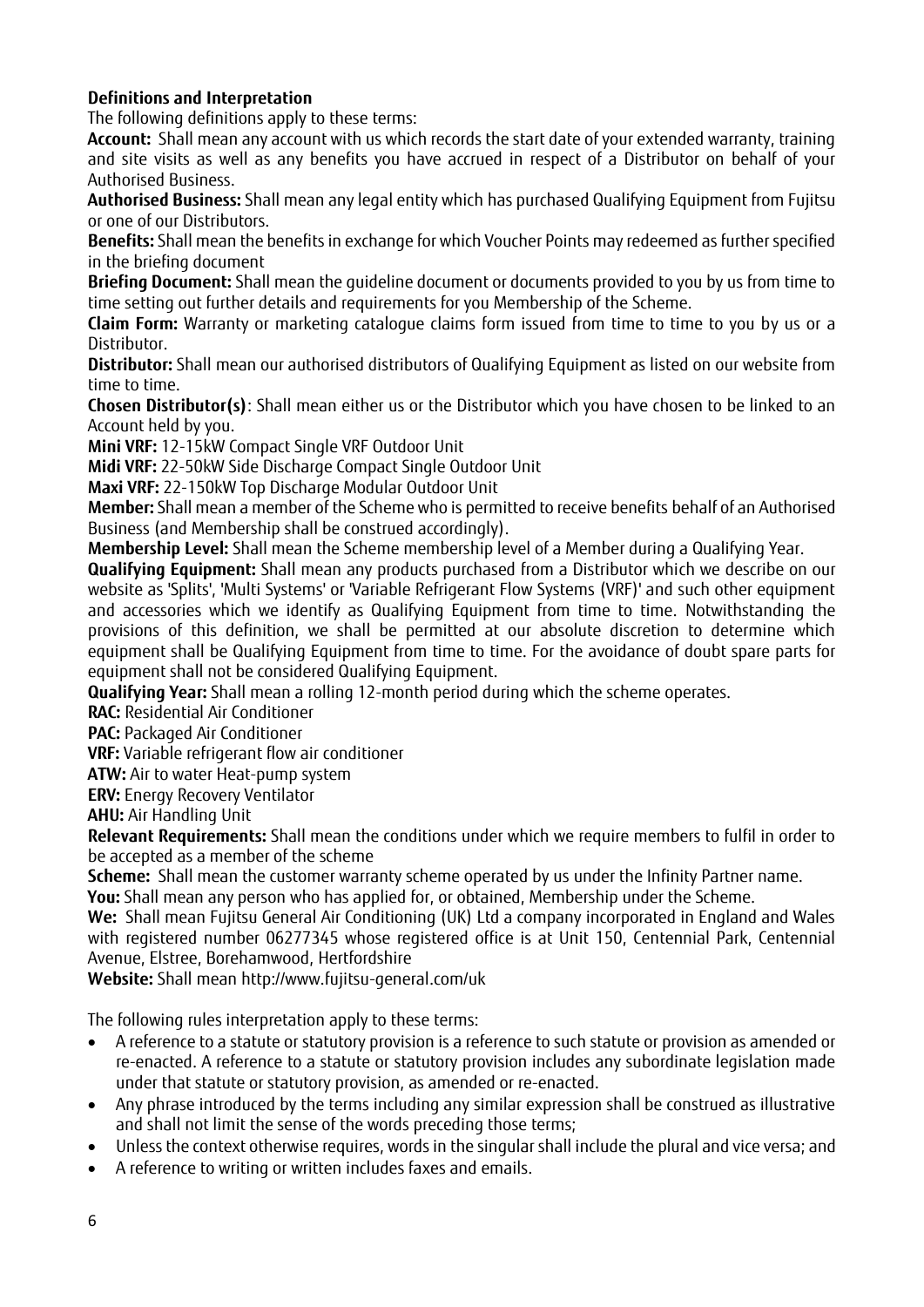

# 5-year warranty Terms and conditions

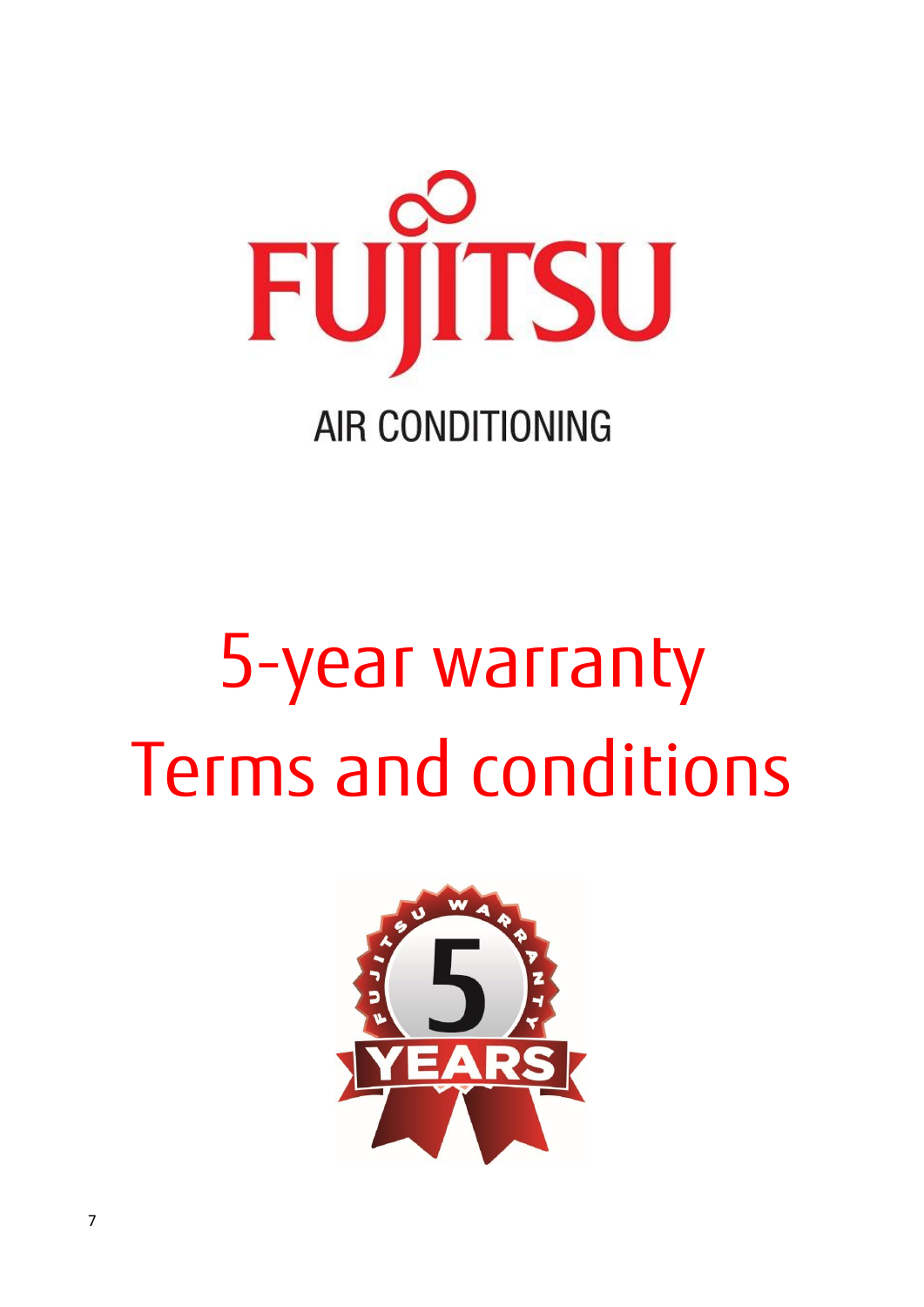# **1. Warranty Details**

If you purchase your equipment via one of our distributors you must contact them initially in all cases as they will handle your warranty claim on our behalf

The 5-Year product warranty offered to Fujitsu General Air Conditioning (UK) Ltd customers ensures all Fujitsu cooling and heating equipment (including options and accessories) are free from manufacturing and material defects for a period of 5 years from date of invoice, or, from date of commissioning provided this is no more than 6 months from the date of invoice

The 5-Year warranty offered by Fujitsu General Air Conditioning (UK) Ltd applies to all Fujitsu equipment supplied by Fujitsu General Air Conditioning (UK) Ltd only and installed within the following countries:

- United Kingdom
- The Channel Islands
- Republic of Ireland
- Other locations with written consent from Fujitsu General Air Conditioning (UK) Ltd

The 5-Year warranty does not cover;

- Any Fujitsu equipment that has not been installed to the manufacturer's recommendations
- "Mix Matched" systems, including non-Fujitsu recognised connections and non-Fujitsu product
- Applicable Fujitsu equipment that has been installed, commissioned, repaired and serviced where F-Gas certification was required and not undertaken
- Poorly maintained equipment during the warranty period
- Pipework, insulation, cabling, fixings and any other materials that were not supplied by Fujitsu General Air Conditioning (UK) Ltd
- Electrical supplies, including isolators, circuit breakers and any other ancillary equipment
- Flare nuts that have not been tightened to Fujitsu's recommended torque setting
- External drain pumps and all associated pipe work and fixings
- External connections and cables used on ancillary devices, such as BMS, alarms and switching devices.
- Condenser and/or evaporator coils smelling, corroding or becoming stained from pollutants in the atmosphere.
- Consequential loss damages or costs of any nature
- Vis major

The 5-Year warranty does not cover any failure or damage to the Fujitsu equipment relating to the following:

- Missing, blocked, dirty or incorrect air filters
- Mains electrical supply and/or the specified voltage and frequency being incorrect
- Faulty external mains, circuit breakers, cabling, isolators and distribution boards
- Incorrect refrigerant type and/or the incorrect refrigerant amount
- Poor installation standards relating to brazing, pipe connections, leak and strength testing and evacuation
- Condenser or evaporator coils becoming blocked, restricted, or damaged by pollutants in the atmosphere
- Vis major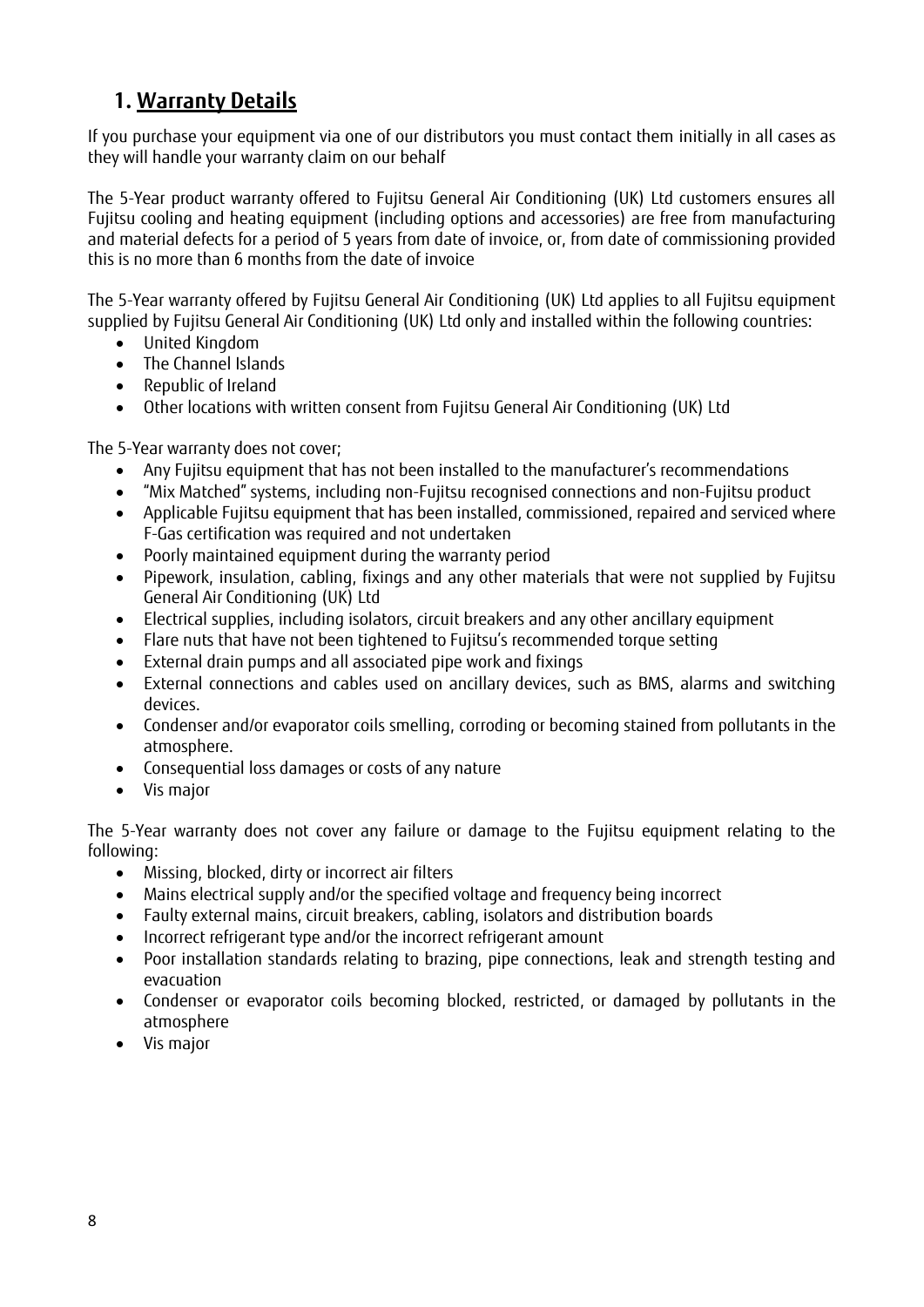# **2. Applicable Equipment**

Air Conditioning Products (Fujitsu recognised connections only):

- Split Systems
- Multi Systems
- Simultaneous Multi Systems
- Fujitsu General Air Conditioning (UK) Ltd Supplied Optional Parts and Accessories

All VRF Airstage Products (Fujitsu recognised connections only):

• Fujitsu General Air Conditioning (UK) Ltd Supplied Optional Parts and Accessories

Ventilation (Fujitsu recognised connections only):

- ERV (Energy Recovery Ventilator)
- OAU (Outdoor Air Unit)
- DX Kit
- Fujitsu General Air Conditioning (UK) Ltd Supplied Optional Parts and Accessories

All ATW Waterstage Products:

• Fujitsu General Air Conditioning (UK) Ltd Supplied Optional Parts and Accessories

All spare parts replacement is excluded from the 5-Year warranty policy, where a 12-month warranty applies.

# **3. Warranty claims – Spare Parts**

If you purchase your equipment via one of our distributors you must contact them initially in all cases as they will handle your warranty claim on our behalf

For a warranty claim to be verified Fujitsu General Air Conditioning (UK) Ltd may request certain items to be returned by the customer. (In this document, the term "Customer" refers to the invoiced company. This could be the purchasing Distributor or an Installer/Contractor buying directly from Fujitsu General Air Conditioning (UK) Ltd).

The customer will be required to keep possession of the defective item(s) until they receive an SRO (Sales Return Order) and Fujitsu General Air Conditioning (UK) Ltd has requested the item to be returned. Items Fujitsu General Air Conditioning (UK) Ltd do not request or request not to be returned may only be destroyed once the customer has received written approval from Fujitsu General Air Conditioning (UK) Ltd.

If Fujitsu General Air Conditioning (UK) Ltd request an item to be returned and the item is not received within 30 days, or the customer has disposed or not made available the part to be returned the warranty claim will be rejected.

**The customer is responsible for returning all items that Fujitsu General Air Conditioning (UK) Ltd has requested to be returned. Fujitsu does not accept liability for any delivery costs in any circumstance if the customer has delivered a part to us.**

However, in the case of Compressors, Fujitsu General Air Conditioning (UK) Ltd will make the necessary arrangements with the customer to collect them.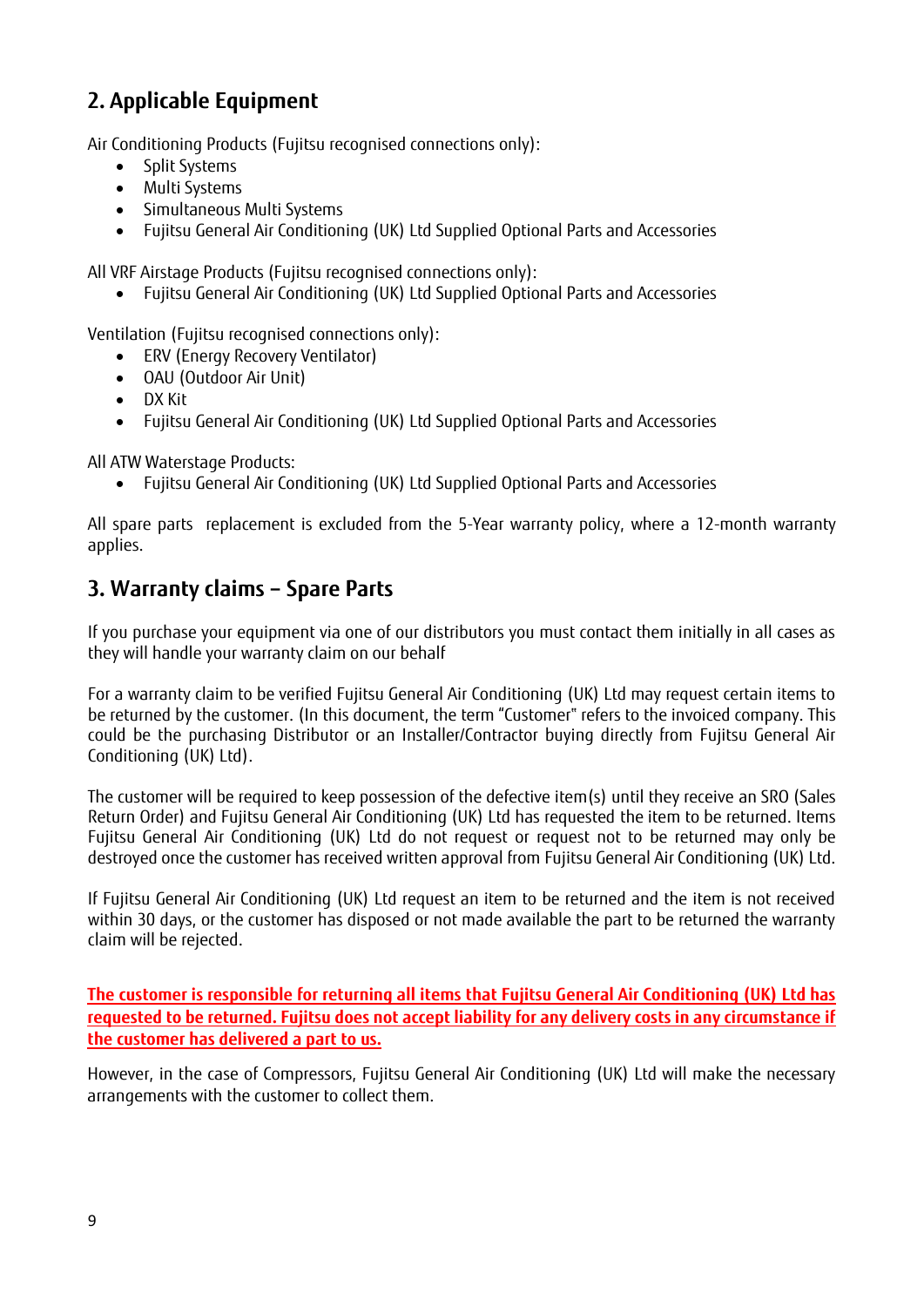**Please Note - Compressor oil can cause a serious health and environmental hazard. Therefore, the collection and warranty claim may be rejected if the following conditions are not met:** 

- All compressor pipe connections must be brazed sealed.
- The compressor must be suitably packaged.
- Arrows clearly stating which way the package is to be transported.

# **Fujitsu General Air Conditioning (UK) Ltd will not accept any compressor that has leaked oil, and charges relating to the compressor refusal will be passed on to the customer.**

#### **Maxi VRF Alterations**

Prior notification of any future works on the refrigerant system (installed pipework) will have to made to Fujitsu. If applicable, Fujitsu will attend to witness the re-commissioning of system. An updated commissioning report is to be provided to Fujitsu within 14 days of re-commissioning.

Warranty claims will only be validated if a warranty claim form is correctly completed and accompanied with the following:

- Proof of commissioning
- Proof of annual Service and Maintenance
- Engineers report diagnosing the fault correctly
- An Infinity Partner (or Comfort Club where applicable) membership certificate dated prior to purchase of the unit
- Copies of your Training certificates or cards showing attendance to annual Fujitsu training every year since the purchase of the unit
- Any other reasonable information requested by the Fujitsu Technical team
- Purchase Order (credit to be advised within 14 days of the part being returned, or 14 days of date of invoice for parts not required to be returned) Please note the PO is mandatory in all cases.

Fujitsu General Air Conditioning (UK) Ltd is unable to accept liability for the late arrival, damaged in transit and non-delivery of an item. Unless, Fujitsu General Air Conditioning (UK) Ltd have made the necessary arrangements to collect the item(s)

The Warranty Claim form, proof of service/maintenance and commissioning and the defective part (if applicable) must be returned within 30 days of date of invoice.

If the necessary requested paperwork is not returned, or the defective part (if applicable) is not returned within the 30 days of the invoice date this can delay the processing and/or result with rejection of the warranty claim

Fujitsu General Air Conditioning (UK) Ltd will notify the customer in writing once a warranty claim has been accepted. If applicable the customer will be asked to dispose of any defective parts, if any parts have been returned, they will become the property of Fujitsu General Air Conditioning (UK) Ltd once the claim has been credited to the customer.

If any part that is returned to Fujitsu General Air Conditioning (UK) Ltd is found to have no fault or to be faulty due to the reasons listed in the "Warranty Details", the part(s) will be held on our site for 30 days to enable the customer to arrange collection. After 30 days the part will be destroyed. Additionally, the claim will be rejected.

**Parts that have been replaced under warranty will receive a 12 months warranty from the day they are installed, or until the equipment's 5-Year warranty expires whichever is latest.**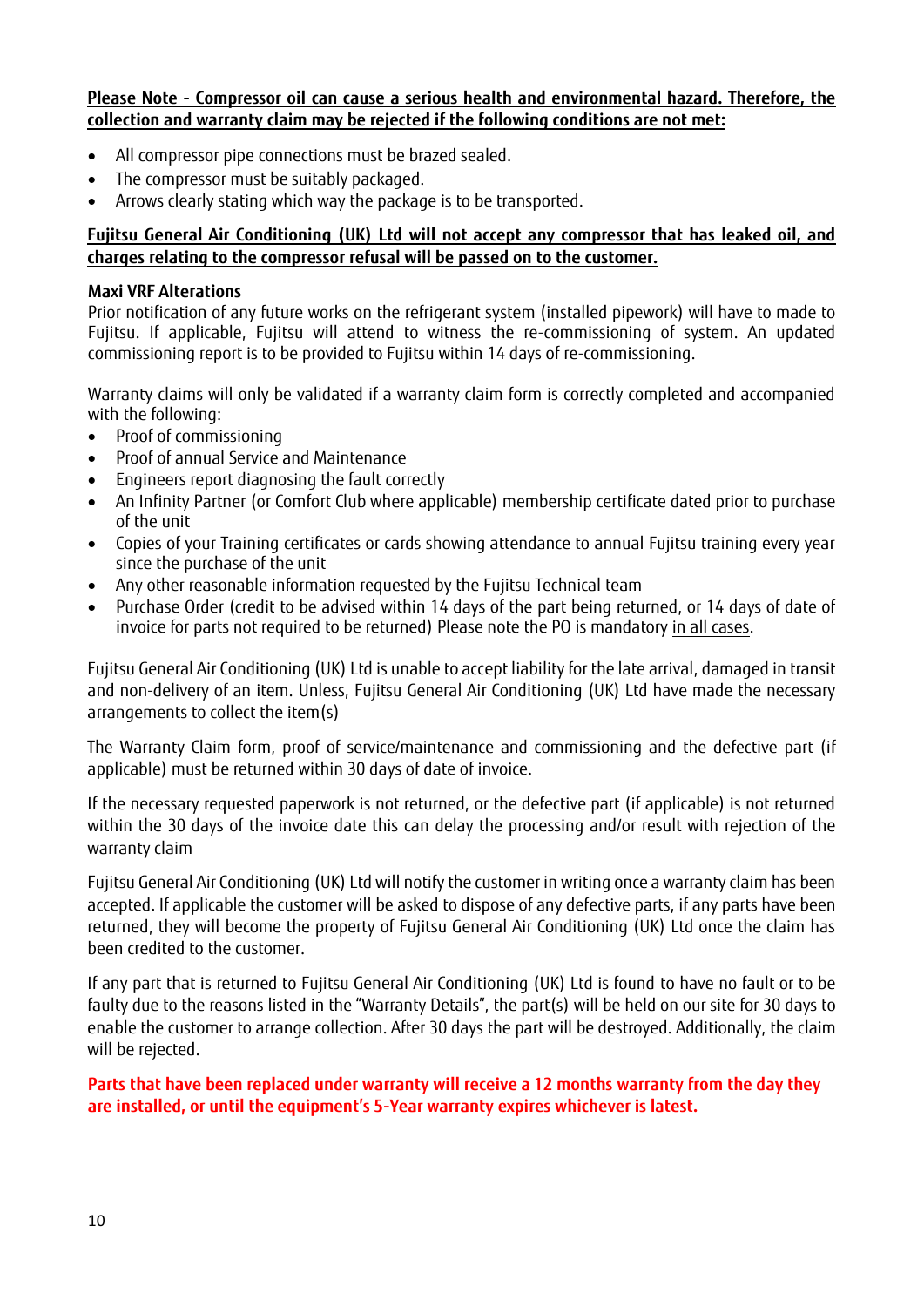Fujitsu General Air Conditioning (UK) Ltd may wish to examine an installation to validate a warranty claim. In this case the customer's permission will have to be given to allow access on site. If for any reason permission is not given to attend site Fujitsu General Air Conditioning (UK) Ltd reserves the right to reject the warranty claim.

**Fujitsu General Air Conditioning (UK) Ltd does not accept any liability in any circumstances for consequential loss surrounding delivery, replacement of parts or warranty claims** 

# **4. DOA and Damaged Product**

If you purchase your equipment via one of our distributors you must contact them initially in all cases as they will handle your warranty claim on our behalf

# **4.1 DOA Product:**

DOA – Dead on Arrival equipment must be reported within 48 hours of commissioning. This must be reported to Fujitsu General Air Conditioning (UK) Ltd or your distributor if that is where you purchased the items from. Fujitsu's Technical Department will discuss the fault with the customer. Depending on the nature of the fault Fujitsu General Air Conditioning (UK) Ltd will advise if the equipment is eligible to receive a replacement part, or if the equipment should be returned.

If Fujitsu General Air Conditioning (UK) Ltd agrees to supply a replacement part, then the conditions as stated above regarding spare parts replacement apply.

# **4.2 Damaged Product:**

Damaged Product must be reported to Fujitsu General Air Conditioning (UK) Ltd within 48 hours of delivery to site. All damaged claims must have supporting signed documentation from the courier(s) submitted to Fujitsu General Air Conditioning (UK) Ltd within 48 hours of delivery to the site.

If the damage is believed to be minor and not affect the installation and operation of the system, the customer can claim for replacement part as detailed previously in this document.

# **4.3 Returning Product:**

Fujitsu General Air Conditioning (UK) Ltd not only has to authorise replacing the product in writing, but also arrange to have the product collected from the customer. All products must be made available for collection as detailed on the collection form, be packaged in its original packaging, be complete with all accessories and literature, and if applicable placed on a pallet.

# **4.4 DOA and Damaged Product Labour Contribution:**

Fujitsu General Air Conditioning (UK) Ltd may offer to supply a replacement part(s) to either repair a defective unit if a product is found to be DOA (Dead on Arrival), or damaged.

Solely at Fujitsu General Air Conditioning (UK) Ltd discretion we may also decide to contribute towards labour costs if we deem it to be reasonable and appropriate to do so. Any such contributions will be discussed and agreed on an individual basis.

New product that is found to be defective or damaged will be replaced solely at Fujitsu General Air Conditioning (UK) Ltd discretion.

Claims that have not been submitted in accordance to the Terms and Conditions detailed in this document will be rejected.

Returns that are found not to be faulty or faulty due to installation mistakes detailed on this document will be rejected and returned to the customer.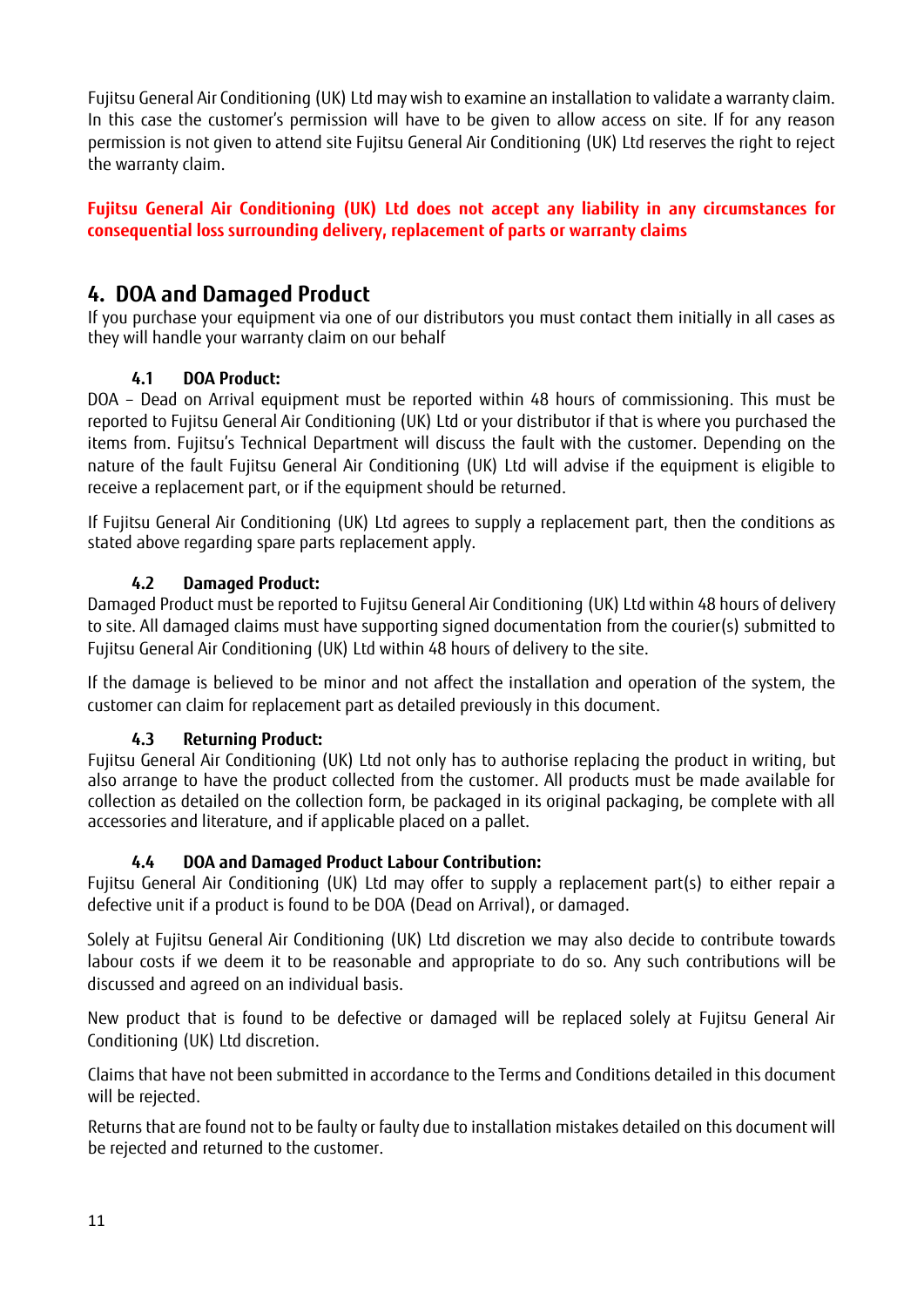This Warranty Agreement will remain in effect until further notice and Fujitsu General Air Conditioning (UK) Ltd reserve the right to change, modify or alter this Agreement in any shape or form and without notice.

Fujitsu General Air Conditioning (UK) Ltd shall make final determination of warranty eligibility. If a warranty claim is found to be invalid for any reason, the customer will be charged for any and all services performed, and expenses incurred by Fujitsu General Air Conditioning (UK) Ltd in relation to the warranty claim.

# **5. VRF**

If you purchase your equipment via one of our distributors you must contact them initially in all cases as they will handle your warranty claim on our behalf

# **5.1 Components Replaced by the Customer**

Components will be replaced by the installer and Fujitsu General Air Conditioning (UK) Ltd should always be made aware of such a failure prior to, or at the same time as, the installer orders the replacement part. Fujitsu General Air Conditioning (UK) Ltd may wish to attend site to confirm this is a warranty replacement

Any part Fujitsu General Air Conditioning (UK) Ltd believe to be found faulty due to a third-party logistics company and/or an installation mistake will not be covered under Fujitsu General Air Conditioning (UK) Ltd warranty Terms and Conditions

Additional costs relating to any item being replaced will not be accepted unless discussed and approved in writing by Fujitsu General Air Conditioning (UK) Ltd before any repair work can commence, including (but not limited to) access and lifting machinery.

# **6. Site Visits**

Fujitsu General Air Conditioning (UK) Ltd aim to send an engineer to site within 5 working days if required. However, if the customer cannot agree to this time, or they wish for an engineer to attend outside normal working hours; Fujitsu General Air Conditioning (UK) Ltd may refuse to pay any cost associated in supplying the necessary parts to the customer

Fujitsu General Air Conditioning (UK) Ltd engineer may assist with the works described in section 5

All tools and materials to complete the work will be supplied by the customer. Details will be discussed with customer prior to the site visit.

For Fujitsu General Air Conditioning (UK) Ltd to attend site, Fujitsu General Air Conditioning (UK) Ltd require the customer to complete and provide copies of (where applicable) the following:

- Fujitsu General Air Conditioning (UK) Ltd Site Visit Request Form
- Scope of work
- Risk assessment and any other necessary site permits.

Failure to provide this information can result in Fujitsu General Air Conditioning (UK) Ltd not attending site.

Fujitsu General Air Conditioning (UK) Ltd will only attend site with a customer's representative being present.